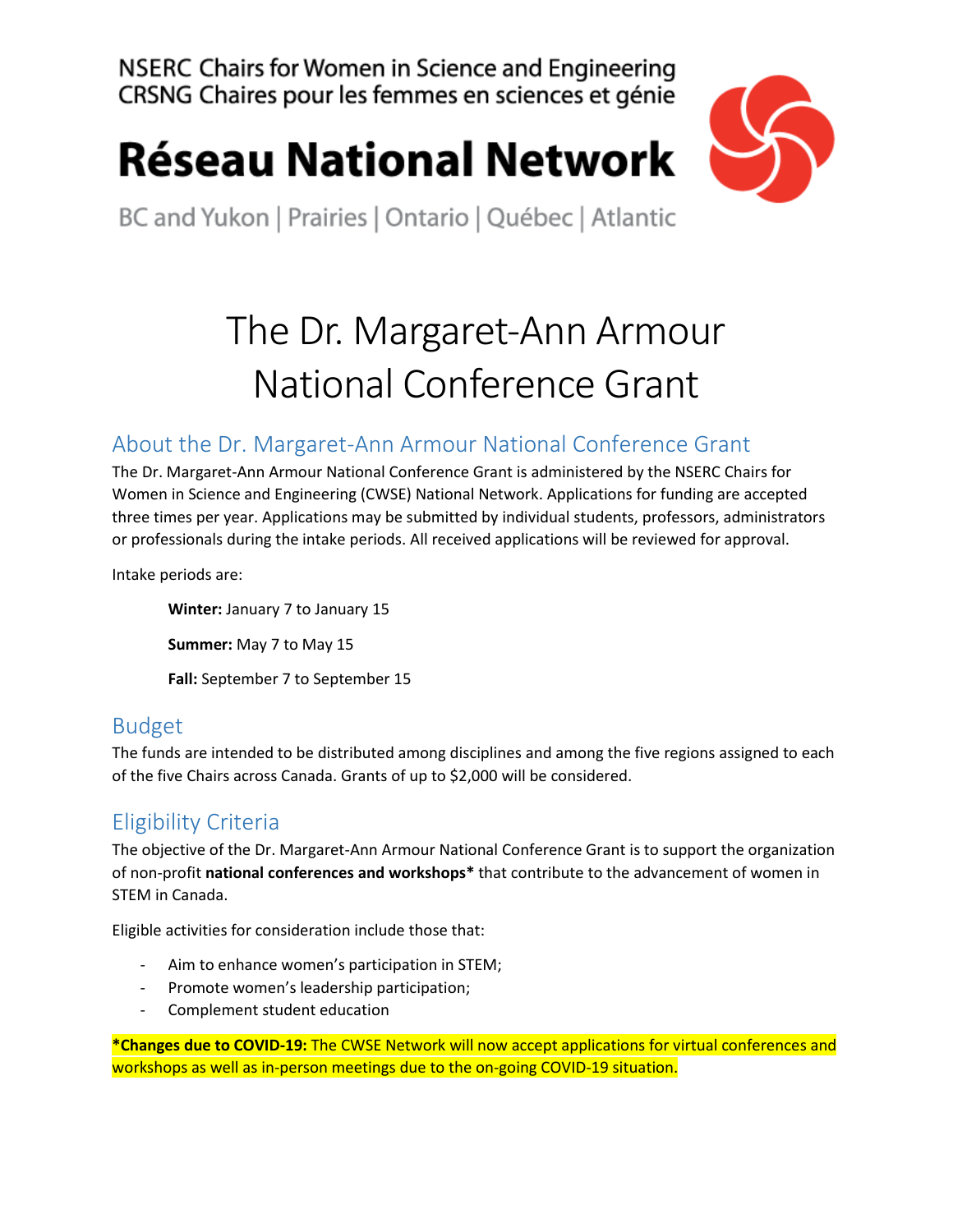NSERC Chairs for Women in Science and Engineering CRSNG Chaires pour les femmes en sciences et génie

## **Réseau National Network**



BC and Yukon | Prairies | Ontario | Québec | Atlantic

#### Application Process

Application forms along with a cover letter must be submitted by email t[o cwsecfsg@gmail.com](mailto:cwsecfsg@gmail.com)

Each applicant must submit the Dr. Margaret-Ann Armour National Conference Grant application form fully completed. The application includes the following sections:

- Contact information
- A description of the event
- A clear description of the **national scope** of the proposed event
- Expected number of participants, number of women/girls, to be engaged
- A proposed budget that includes all expenses and sources of funding
- A description of what the participants will gain from the event
- A description of how you intend to share the knowledge gained
- A statement that the applicant has read, understood and complies with the information presented in the application submission.

#### Evaluation Process

Applications will be evaluated individually by the five NSERC Chairs. The decisions of the Chairs are final and are not subject to appeal.

Applications received after the event has taken place will not be considered. It is therefore important that the event under consideration should be planned for at least 8 weeks after the application intake period.

After the evaluation, an email message will be sent to all applicants informing them of the funding decision and reporting requirements in the event of a favourable decision.

Conferences that have not benefited from previous CWSE National Network funding will be prioritized.

#### Eligible Expenditures

- Registration fees, meeting materials, meeting expenses, meals for participants.
- Travel expenses for participants to travel to your event: Travellers are encouraged to use the most economical travel arrangements available and suitable to the travellers' needs. Applications quoting high fares due to lack of planning will not be considered favourably.
	- Transportation (airfare, train, bus, car)
	- Accommodations
	- Meals (if not included in the conference). If the maximum allocated for each meal is exceeded the fund will only cover the portion allocated.